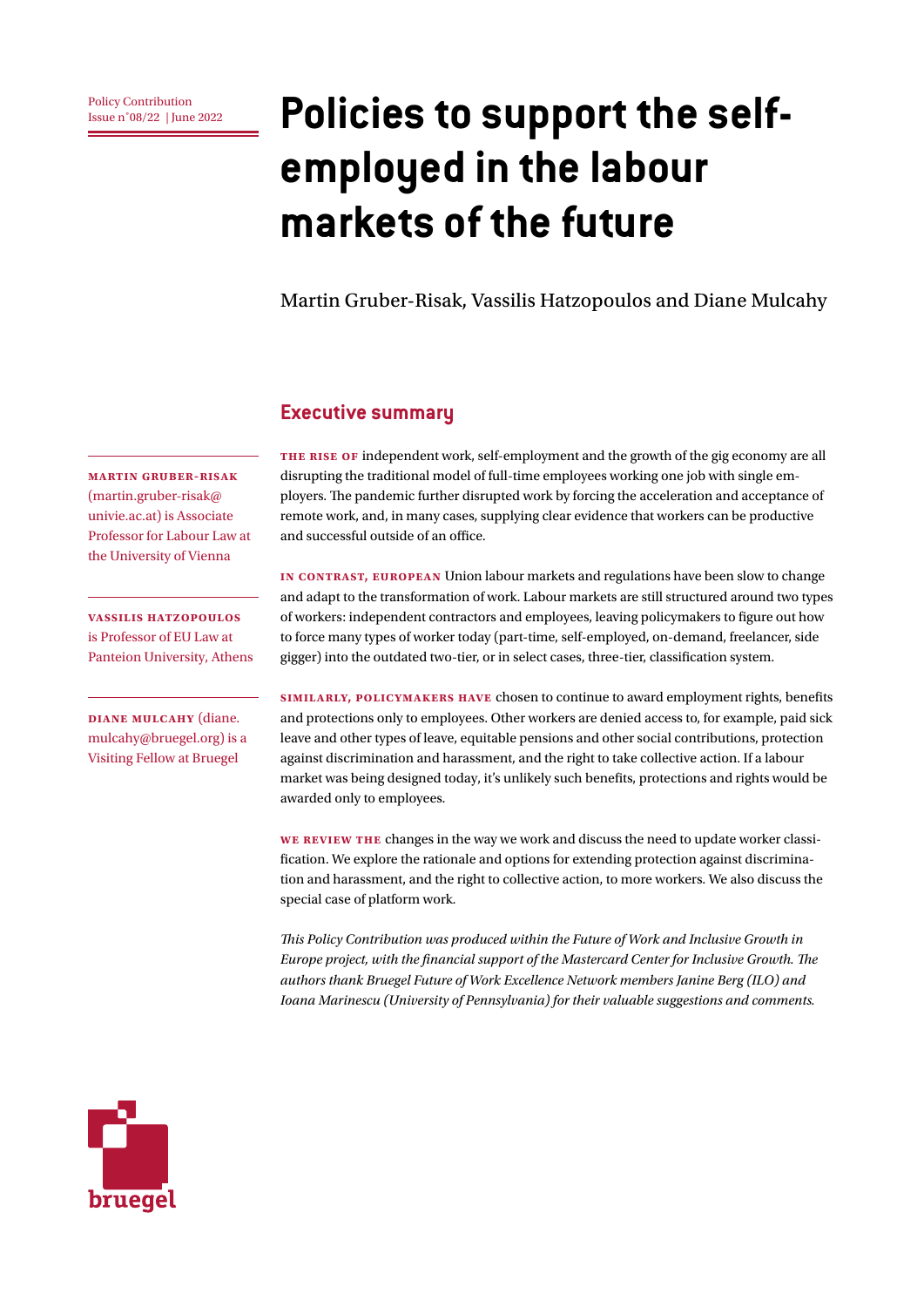### **1 New work? New protections?**

The social policies of European Union countries have, by and large, been designed for fulltime employees working for a single employer. This traditional structure has been disrupted by technology, globalisation and changes in demography and in worker<sup>1</sup> and employer preferences for remote and flexible work. These changes have resulted in the rapid growth of self-employment<sup>2</sup> and independent work, and have exposed gaps in access to benefits, protections and rights that exist for independent and self-employed workers.

As a result, policymakers are now faced with the question of which labour benefits, rights, and protections to extend to the self-employed, and how to close possible gaps for those that work in atypical employment relationships. Should all the rights and protections awarded to full-time employees be extended to the self-employed? Or should the self-employed be treated differently in some areas? Put differently: who is protected, and why? (Risak and Dullinger, 2018; Kountouris, 2018; Mulcahy, 2018).

This paper focuses on solo self-employment, ie those working independently outside an employment contract without full-time employees. Solo self-employment has been on the rise in Europe for the past two decades and now represents 13 percent of the workforce<sup>3</sup>. Because those workers have chosen to be self-employed, or are not able to secure traditional employment, they are in higher-risk circumstances without access to the normal benefits and protections awarded to full-time employees.

As new models of organising work beyond the standard employment relationship become more common, fundamental questions arise. Should traditional full-time employees continue to be protected and favoured disproportionately compared to workers in other contractual arrangements, especially the solo self-employed? Should workers outside the traditional full-time employee model be penalised by reducing their access to adequate protections and benefits? And perhaps the most significant question: how should labour policies be updated to create labour markets that protect and support all workers adequately?

We explore the major policy challenges facing European governments as a result of the changes in the world of work. We start with the most obvious issue, namely the need to update worker classification and to adapt the scope of application for labour legislation, thereby increasing its coverage. We emphasise in particular protection against discrimination and harassment, as well as freedom of association, representation and collective bargaining. We also discuss whether a separate focus on platform workers is justified.

# **2 Updating the worker classification and the personal scope of labour legislation**

In the EU, workers are classified as either employees or self-employed. Several countries have intermediate categories that extend at least some of the legislation protecting employees to the group of self-employed considered vulnerable (though how these vulnerable self-employed are defined differs across jurisdictions).

- 1 We use the notion of 'employee' for those working under an employment contract, and the wider notion of 'worker' for individuals that provide work in person, covering the solo self-employed and employees.
- 2 For the purposes of this paper, we define a self-employed person as an individual who provides services in person on a legal basis other than an employment contract. The solo self-employed are persons that do not employ employees.
- 3 See <https://ec.europa.eu/eurostat/web/products-eurostat-news/-/ddn-20211123-2>.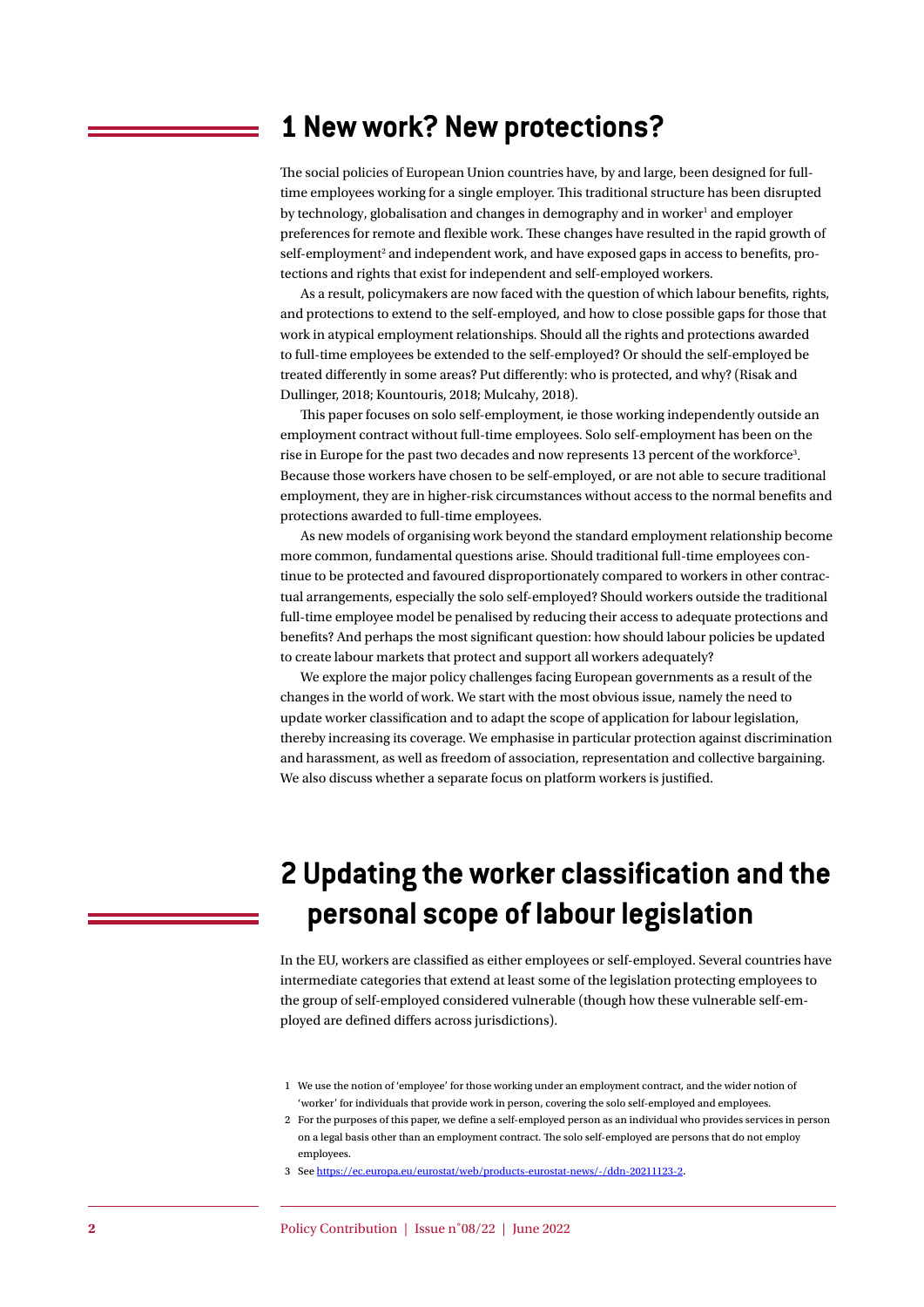Some of the self-employed, especially those in the platform economy, are in a situation that resembles that of employees in terms of economic dependence and autonomy. However, they do not enjoy the same level of protection as employees, either because they are misclassified or because worker classification systems have not been updated accordingly. EU countries have followed different approaches, with some redefining the 'employee' status using criteria of economic dependence, and others creating a hybrid/intermediate status giving workers in this category some employee-like protection rights (Eurofound, 2017).

The current binary worker classification system still benefits traditional full-time employees. For the solo self-employed**,** how the status question is resolved depends on the courts. It takes time to wait for a clear judicial approach to new forms of employment to develop, yet an unclear situation is problematic for all parties, and for the economy as whole.

The persistent lack of objectivity and clarity around worker classification creates a confusing system and provides incentives for companies to misclassify employees as self-employed without labour protections. It also leaves workers on an unsure footing when negotiating their status, and has led to numerous lawsuits about worker classification in several EU countries, with platform work now being something like a test case. Interestingly, all such cases decided by the highest national courts have resulted in the reclassification of former self-employed platform workers as employees (Spain, Germany, France), or third-category workers with a limited number of employee rights (United Kingdom, Italy) (Hießl, 2021).

In this section we discuss three options for creating a worker classification system that reflects the changing ways that people work, while advancing both economic efficiency and equality among employees and the self-employed. The options we discuss are: 1) implementing a system with just one category of 'worker', 2) a presumptive classification of workers as employees while adding a third, hybrid category of worker such as 'dependent contractor'. We start with some reflections on why worker classification still matters and how it affects the job market.

#### **2.1 Why worker classification still matters**

Worker classification matters because the classification system creates meaningful economic disparities between employees and the self-employed that distort the behaviour of both employers and workers. It draws a line between those with protections and benefits and those who do not enjoy them.

EU and national labour policies provide the maximum benefits and protections to employees. Employees receive benefits from their employers (eg paid holiday and sick leave, contributions to social security), and are covered by numerous labour protections, including protections against wrongful termination and excess working time, and against discrimination and harassment. Although some of the mentioned rights have been extended in some EU countries, most self-employed people are unable to access many of the benefits, subsidies and protections that are still only available to employees. In the light of the reflections above, it is questionable if this exclusion can still be justified.

#### **2.2 How classification affects the job market**

The current classification system doesn't optimise the preferences of either buyers or sellers of labour. It provides incentives for employers, as buyers of labour, to reduce the supply of traditional employment contracts because employees can cost more than contractors on a fully loaded basis<sup>4</sup>, given the costs of benefits, including social insurance. Not unexpectedly, some employers actively arbitrage the cost disparity between the two types of workers by reducing

#### **The persistent lack of objectivity and clarity around worker classification creates a confusing system**

<sup>4</sup> In the US, employees can cost 30 percent to 40 percent more than solo self-employed workers (Manyika *et al*, 2016).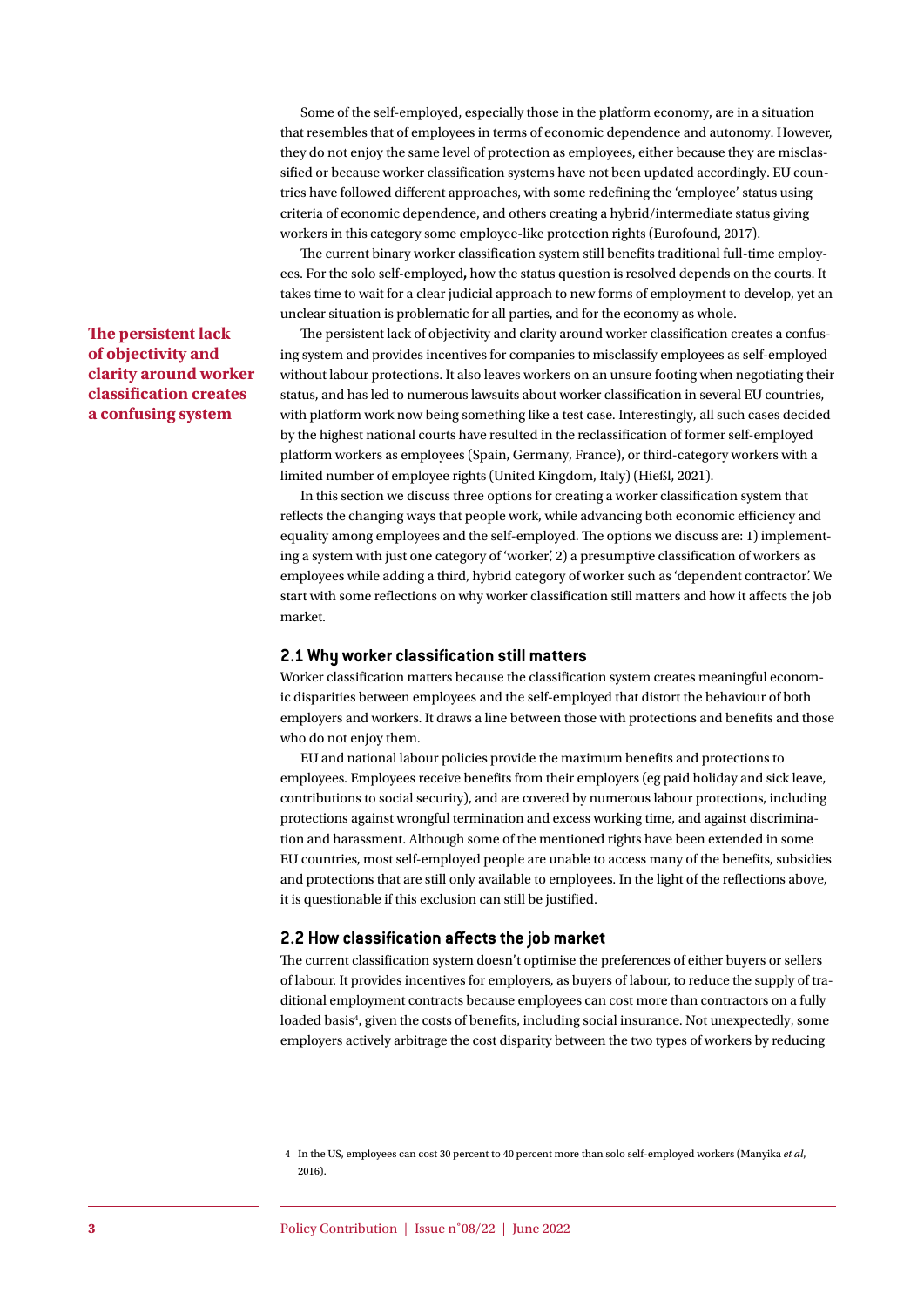their employee headcounts and increasing hiring of self-employed workers<sup>5</sup>. Even if companies would prefer more full-time, dedicated staff, the classification system to a certain extent provides incentives to hire more contract labour than they otherwise would.

The classification system also creates a two-tier workforce<sup>6</sup> for workers. Those hired as traditional full-time employees enjoy full protections and benefits, while all other workers do not. Even if workers would prefer to work independently, the classification system encourages them to seek traditional jobs so they can access the full range of labour protections that are only available to employees.

The current classification system therefore distorts the behaviour of companies and workers by introducing a phenomenon similar to what economists call a 'kink'7 . A kink is an economic inflection point created by policies resulting in a problem that people try to game. Behavioural economists have found that people 'bunch', or cluster, at kinks in order to maximise their economic benefit (Mortenson and Whitten, 2019). The existing classification system thus introduces a kind of kink into the labour market between the two categories of worker. It causes both companies and workers to bunch around it to access the category that maximises their economic rewards, or to avoid the category that does not. Employers hire employees that they try to classify as self-employed; workers prefer employee status and even take legal action to become classified as such if they are hired as self-employed. A change in policy that removes this distinction that does not fit into the realities of digital work and life in the twenty-first century would eliminate the inefficiencies and distortions it causes in the labour market. How can this be done?

#### **2.3 How to fix worker classification?**

One way to fix the worker classification system would be to extend the personal scope of labour law to all workers, ie to everybody providing work regardless of the underlying contract. This option would eliminate the distinction between employee and self-employed entirely, and structure labour policies around a single category of worker. The fundamental belief underlying this solution is that the labour market and legal system should support all workers, not just traditional employees.

While a wholesale restructuring of the labour market would be an enormous undertaking, creating a single category of worker would remove the inefficiencies of the current 'kink' and extend most existing benefits and protections to all workers on either a pro-rata or universal basis. It would improve equality between traditional employees and self-employed workers when they are in comparable situations, increasing economic efficiency by avoiding distortionary behaviour.

A variation of this proposal would be to formally preserve the current two-category structure, but change its implementation to automatically classify all workers as employees. In the end this would also result in all workers being covered by labour law.

The second proposal of a presumption of an employee employment relationship does not change the binary nature of worker classification but relies on litigation to establish the correct legal status of the worker. The idea is that successful litigation would lead to a reduction in misclassification and bogus self-employment, as it would no longer make sense economically for hiring entities to operate with bogus self-employed workers. These circumstances and the widespread practice of self-employment in some sectors, such as platform work that is likely to be bogus self-employment, justify special enforcement measures that make it easier to establish the employee status for the workers concerned. This approach is not new

7 The concept of a 'classification kink' in the labor market was first introduced by Mulcahy (2016). There is wideranging literature on bunching at the kinks including Kleven (2016), Saez (2020), Bastani (2014) and Einav (2017).

**The current classification system distorts the behaviour of companies and workers by introducing a phenomenon similar to what economists call a 'kink'**

<sup>5</sup> Diane Mulcahy, 'Google's Shadow Workforce Shines a Light on Labor Market Disparities', 5 June 2019, *Forbes*, [https://www.forbes.com/sites/dianemulcahy/2019/06/05/googles-shadow-workforce-shines-the-light-on-labor](https://www.forbes.com/sites/dianemulcahy/2019/06/05/googles-shadow-workforce-shines-the-light-on-labor-market-disparities/?sh=39bc4f02374e)[market-disparities/?sh=39bc4f02374e](https://www.forbes.com/sites/dianemulcahy/2019/06/05/googles-shadow-workforce-shines-the-light-on-labor-market-disparities/?sh=39bc4f02374e).

<sup>6</sup> Mark Bergen and Josh Eidelson, 'Inside Google's shadow workforce', 25 July 2018, *Bloomberg News*, [https://www.](https://www.bloomberg.com/news/articles/2018-07-25/inside-google-s-shadow-workforce) [bloomberg.com/news/articles/2018-07-25/inside-google-s-shadow-workforce.](https://www.bloomberg.com/news/articles/2018-07-25/inside-google-s-shadow-workforce)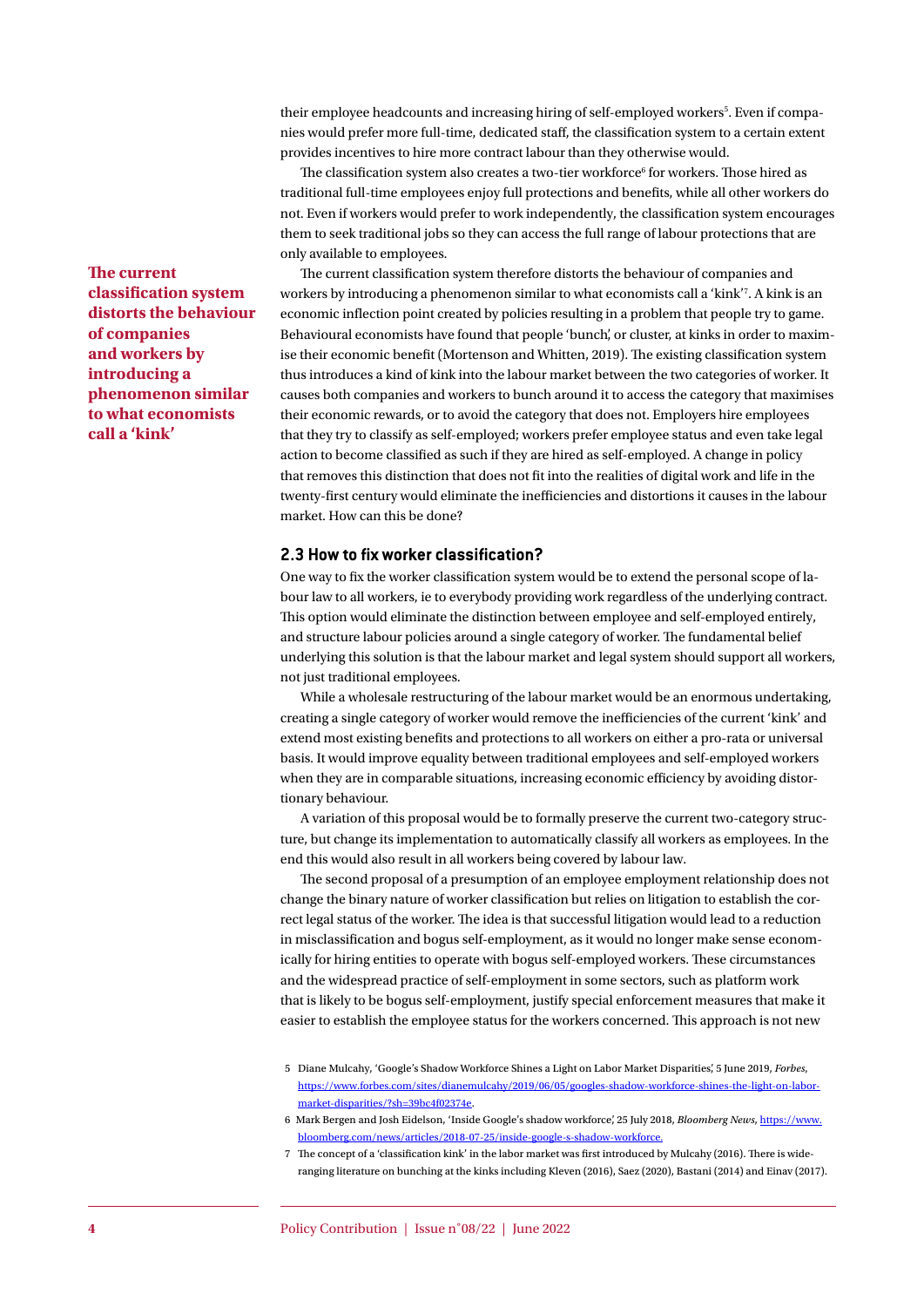as a number of examples (Belgium and France, and Austria for temporary agency work) show where such mechanisms have been already introduced to counter circumventions of employment law.

Presumptive employment has been tested extensively in the US. For example, a law passed in California in 2019, the so called Assembly Bill 5 (AB 5)<sup>8</sup>, assumes that workers are employees and requires employers to use a three-part ['ABC test'](https://www.mass.gov/service-details/independent-contractors) to determine if a worker is self-employed (an 'independent contractor'). Technically this is a legal presumption that can be rebutted by the hiring entity but only on three grounds<sup>9</sup>. This provision does not apply to the majority of workers in the platform economy though. App-based transportation and delivery drivers are defined as independent contractors and employee status is not available to them. These details are still subject to legal challenges<sup>10</sup>. The protracted legal and political battle over workers status in California shows how difficult and disputed updating worker classification can be in practice. It also shows how the current laws and tests around legal presumption are sometimes unclear, difficult to implement and enforce, and reliant on long legal processes to resolve.

A third proposal to fix worker classification is to add a third, hybrid category of workers between employees and self-employed. Workers in such a hybrid category would get more benefits than the self-employed, but fewer than those offered to employees. Many European countries have introduced such intermediate categories, such as the 'employee-like person' (*arbeitnehmerähnliche Person*) in Germany and Austria, 'workers' in the UK, 'TRADE' in Spain, and 'self-employment organised by the employer' (*lavoro eteroorganizzato*) in Italy.

The experience with this intermediate category is mixed. While its introduction does not, at first glance, appear to change anything to the disadvantage of traditional employees, it has been pointed out that in Italy, workers who would qualify for full protection as employees under the traditional legal tests would likely become deprived of many rights if they were crammed into an 'intermediate bucket' (De Stefano, 2016). Regulating dependent self-employment as a distinct group is no panacea for addressing the changes in business and work organisation driven by the disintegration of vertical firms.

On the other hand, the lack of any intermediate status effectively provides greater incentives for employers to reclassify their workers as self-employed, and an intermediate category may provide them with those rights they actually need (Lobel, 2016). Current proposals are often flawed however, insofar as they do not even recognise the full set of 'basic' employment rights, including the right to organise and to bargain collectively, as well as the application of minimum wage legislation, and as they would lead to additional clarity or faster dispute resolution.

A consultation document on platform work issued by the European Commission in February 2021 (European Commission, 2021a) noted in a similar vein that, where it has been implemented, the third category option has simply created a three-tier workforce instead of the current two-tier workforce. In an impact assessment accompanying the December 2021 proposal for a directive on improving working conditions in platform work, the European Commission therefore explicitly stated that the introduction of an intermediary third category is not intended (European Commission, 2021b).

- 8 See [https://leginfo.legislature.ca.gov/faces/billTextClient.xhtml?bill\\_id=201920200AB5](https://leginfo.legislature.ca.gov/faces/billTextClient.xhtml?bill_id=201920200AB5).
- 9 *"For purposes of the provisions of this code and the Unemployment Insurance Code, and for the wage orders of the Industrial Welfare Commission, a person providing labour or services for remuneration shall be considered an employee rather than an independent contractor unless the hiring entity demonstrates that all of the following conditions are satisfied: …"*. The conditions are: A) The worker is free from the control and direction of the hiring entity in connection with the performance of the work, both under the contract for the performance of the work and in fact; B) The worker performs work that is outside the usual course of the hiring entity's business; and C) The worker is customarily engaged in an independently established trade, occupation, or business of the same nature as that involved in the work performed.
- 10 See https://ballotpedia.org/California\_Proposition\_22,\_App-Based\_Drivers\_as\_Contractors\_and\_Labour\_Policies [Initiative\\_\(2020\)](https://ballotpedia.org/California_Proposition_22,_App-Based_Drivers_as_Contractors_and_Labour_Policies_Initiative_(2020)).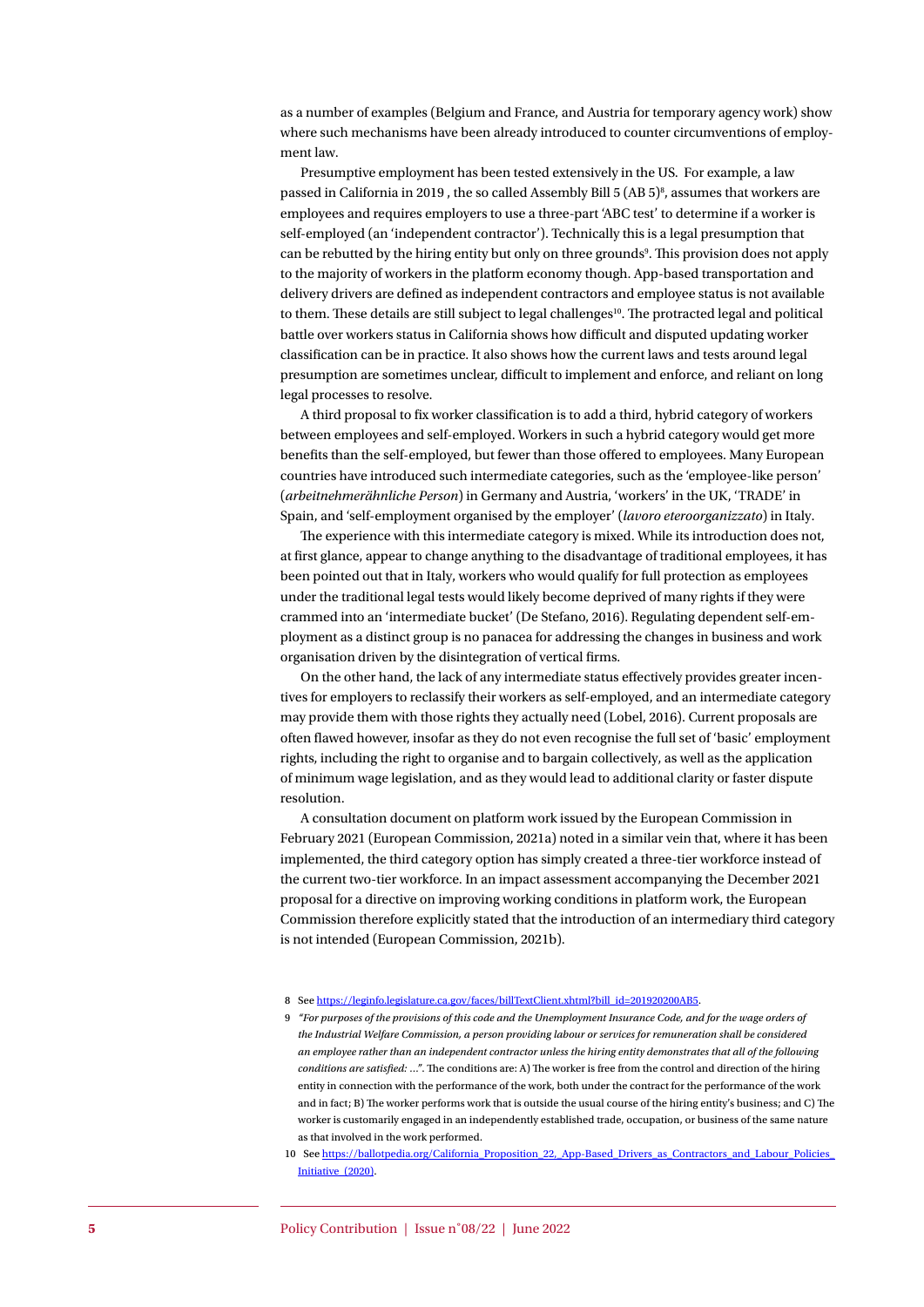# **3 Extending protection against discrimination and harassment**

As proposals for extending benefits, rights, and protections to all workers are considered, it is helpful to consider specific examples. Below we explore the rationale and possibility to extending employee protections against discrimination and harassment to all workers.

#### **3.1 The rationale for anti-discrimination legislation**

Employees are generally protected against discrimination and harassment on the basis of sex, racial or ethnic origin, religion or beliefs, disability, age, and sexual orientation, while self-employed workers are generally not fully covered by the protections against discrimination and harassment by their employers or clients, and therefore remain vulnerable to both.

The International Labour Organisation (ILO) considers the elimination of discrimination at work a core obligation of its member states<sup>11</sup>. In numerous instances, EU documents refer to the commitment to equality and non-discrimination at work $12$ . Thus, it is illegal across the EU to be treated less favourably than others because of characteristics that are not related to the inherent requirements of the job. This understanding is based on the principle that it is essential for employees to be able to choose their employment freely, to develop their potential to the full, and to be rewarded based on merit. These protections against discrimination also extend to job-seekers.

On the other hand, anti-discrimination protections can limit the contractual freedom of employers, especially when selecting their contractual partners, or in terms of the managerial prerogative and the termination of employment contracts. Thus, anti-discrimination provisions have been introduced only after heated political discussions and are often still under attack. This negative response arises from the fact that in Europe, the market is usually trusted to organise the relationships of its participants by way of a contract. Therefore, a clear justification as to why contractual freedom has to be limited is expected, especially when it comes to employment relationships. In the context of worker protection against harassment and discrimination, an employer's freedom to discriminate and harass can be limited for two main reasons:

- Employees work in person and therefore their personal rights and dignity have to be respected in the workplace. This includes the protection against harassment in any form from employers, colleagues and customers that they might be exposed to due to their physical presence in the workplace.
- The employment relationship is characterised by unequal bargaining power. Employees depend on the income from the work to sustain themselves financially, and to fulfil social and psychological needs. This dependency could potentially force employees to agree to unfair and discriminatory terms of employment. Employees need protections against discrimination and harassment to set boundaries on employer behaviour since employees are often not in positions of sufficient power to do so themselves.

#### **3.2 The need to extend anti-discrimination beyond the employment relationship**

In the past, protection against harassment and discrimination was only granted to traditional employees, as only they were considered to be in an especially vulnerable condition. But in a changing world of work in which self-employment is growing rapidly, and where remote,

<sup>11</sup> ILO Declaration on Fundamental Principles and Rights at Work (1998), [https://www.ilo.org/declaration/lang--en/](https://www.ilo.org/declaration/lang--en/index.htm) [index.htm](https://www.ilo.org/declaration/lang--en/index.htm).

<sup>12</sup> Article 2 et seq. Treaty on European Union, Art. 10 Treaty on the Functioning of EU.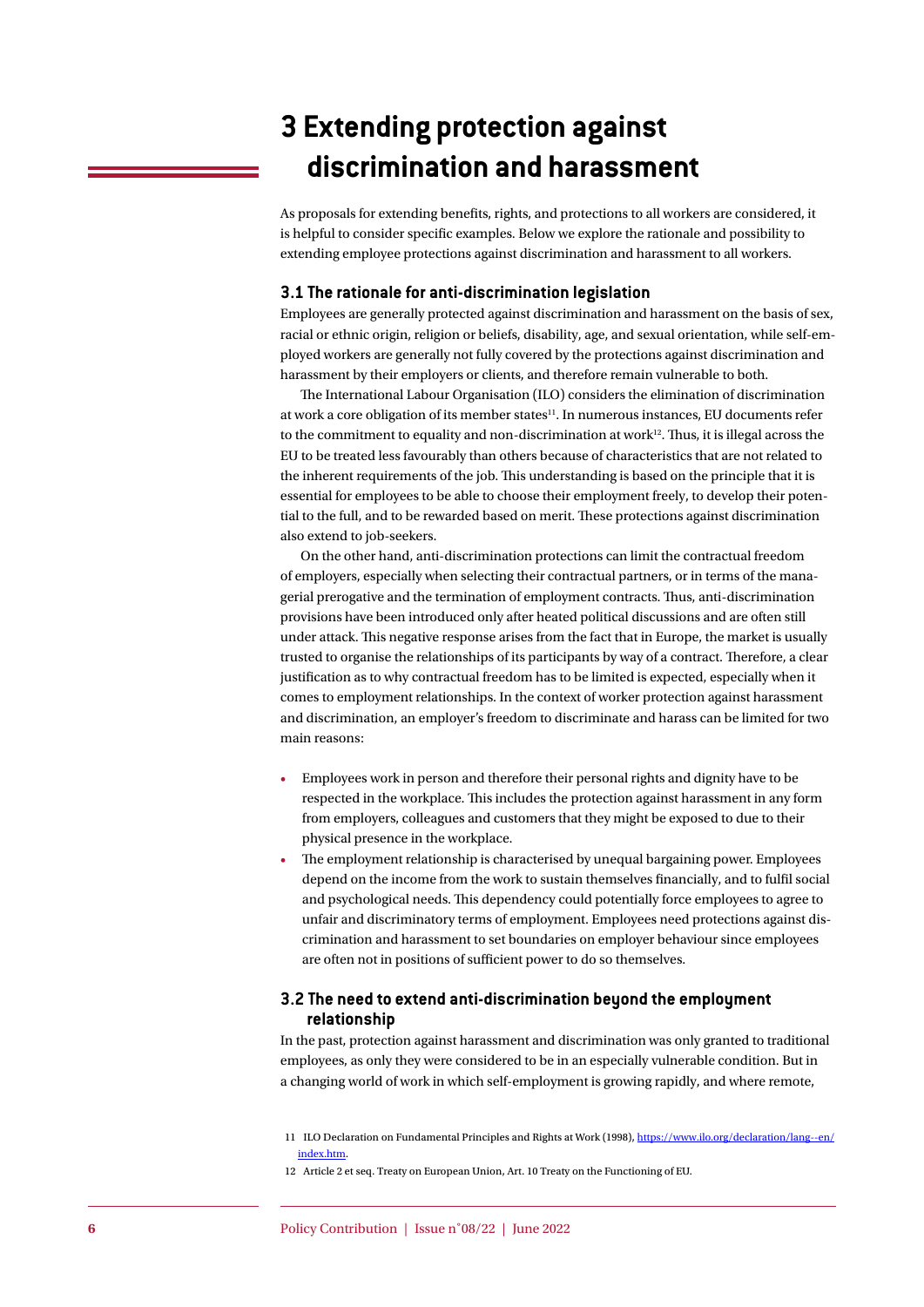virtual work is increasingly common, a growing number of workers find themselves subject to discrimination or harassment but without traditional protections extended to them.

The self-employed can be subject to the same discrimination or harassment as employees. Similarly, virtual and remote workers can experience digital harassment or discrimination through online (email, chat, video) channels. Protection is needed in all these contexts. Every worker deserves to be protected equally regardless of the classification of their employment relationship, or whether they are interacting in person or digitally.

It is also clear that workers outside traditional employee relationships can still have unequal bargaining powers and the stronger party may abuse this situation for discriminatory reasons. An agreement to discriminatory terms and conditions may be grounded in structural discrimination. Persons from disadvantaged groups may feel that they have to do it 'cheaper' to get the job and therefore consent to unfavourable conditions. All persons in situations of unequal bargaining power therefore need protection against discrimination and harassment regardless of their employment status.

Finally, discrimination is emerging as a result of technological changes. Algorithmic forms of discrimination can appear in hidden ways, especially when a policy applies in the same way for everybody but disadvantages a group of people who share a protected characteristic. For example, the allocation of jobs by a platform based on customer ratings could be inherently discriminatory (eg persons of colour are disproportionally given lower satisfaction rates, or facial recognition for confirming the platform workers' identity does not work well for them). With the increasing prevalence of data-driven business models and management by algorithm, it is especially hard for affected people to prove discrimination as they lack the necessary data and access to the criteria used for automated decision-making processes. Therefore, transparency about what data is processed and how algorithms work is important to combat discrimination by algorithm.

#### **3.3 Policy options for extending protection against discrimination and harassment**

Policymakers can consider two main approaches to improve protection against discrimination and harassment:

The simplest and most obvious solution is to extend protection against harassment and discrimination to all workers, regardless of employment status or location. This approach has been taken in a number of countries where economically dependent self-employed people have been included in the scope of anti-harassment and discrimination regulations. Some examples include Austria's [Equal Treatment Act](https://www.ris.bka.gv.at/GeltendeFassung.wxe?Abfrage=Bundesnormen&Gesetzesnummer=20003395)<sup>13</sup>, Germany's General Equal Treatment [Act](https://www.buzer.de/gesetz/7323/a144507.htm)<sup>14</sup> and the Portuguese Labour Code. In other countries, the self-employed are explicitly included, as in Greece, Cyprus and Romania. The UK [Equal Treatment Act](https://www.legislation.gov.uk/ukpga/2010/15/pdfs/ukpga_20100015_en.pdf) 2010<sup>15</sup> includes provisions for contract workers. These examples show, on the one hand, that many legal systems consider an extension of these protections beyond traditional employment relationships necessary. On the other hand, it also becomes clear that there is not yet a universal understanding across the EU of how far these protections should be extended.

The second potential solution is to improve the transparency of algorithms to limit the discriminatory effects of automated decision making on groups with protected characteristics. The European Commission has introduced a number of legislative initiatives that address discrimination by algorithm, namely a proposal for a [Digital Services Act](https://eur-lex.europa.eu/legal-content/en/TXT/?uri=COM:2020:825:FIN) and an AI Act, and the proposal for a directive on improving working conditions in platform work<sup>16</sup>. Such discrimination would be counteracted by improved information on the way algorithms work and by risk assessment obligations. In Spain, the so-called Riders' Law, provides for works coun-

13 See <https://www.ris.bka.gv.at/GeltendeFassung.wxe?Abfrage=Bundesnormen&Gesetzesnummer=20003395>.

16 See Art. 10 in European Commission (2021c).

**Workers outside traditional employee relationships can have unequal bargaining powers and the stronger party may abuse this situation**

<sup>14</sup> See <https://www.buzer.de/gesetz/7323/a144507.htm>.

<sup>15</sup> See [https://www.legislation.gov.uk/ukpga/2010/15/pdfs/ukpga\\_20100015\\_en.pdf](https://www.legislation.gov.uk/ukpga/2010/15/pdfs/ukpga_20100015_en.pdf).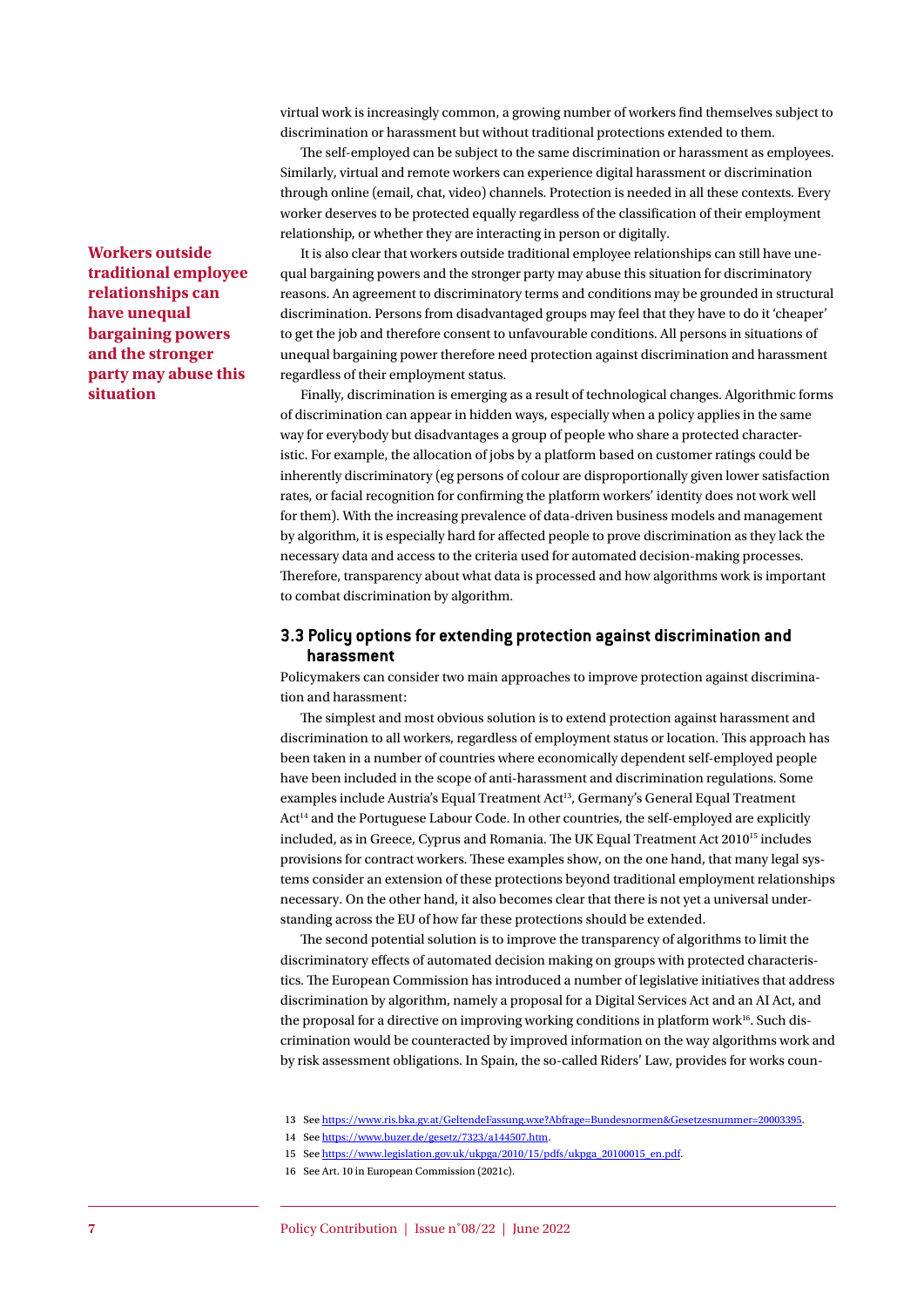cils, not only in the platform economy but in all enterprises, to be informed of *"parameters, rules and instructions"* that determine work by algorithm<sup>17</sup>. The mentioned proposal for an EU directive on improving working conditions in platform work would extend the safeguards in relation to algorithmic management to people performing platform work who do not have an employment contract or employment relationship<sup>18</sup>.

As these initiatives suggest, there have already been recognition of, and initial efforts to, extend protections against discrimination and harassment to all workers. Broader and faster implementation of these policies is needed.

# **4. Freedom of association, collective bargaining and collective action**

We next consider the example of extending to the self-employed the right to collective bargaining and action.

#### **4.1 The rationale for collective bargaining**

Many of the issues addressed in labour law are based on the idea of the existence of an imbalance in bargaining power when negotiating pay and other conditions of work (Freedland and Davies, 1983). This includes the right to organise, to bargain collectively and to take collective action as recognised (eg see the ILO Conventions No. 87 and 9819, as well as in Article 28 of the EU Charter of Fundamental Rights). The justification for collective bargaining is to counter the lack of individual bargaining power and to strengthen the unequal and therefore vulnerable position of an individual supplier of labour. Traditionally, only employees were granted such rights of collective representation and action. The self-employed were not since under EU competition law – Article 101 of the Treaty on the Functioning of EU – these may constitute 'cartels'. On the other hand, the mentioned ILO instruments apply to all workers without distinction, as the responsible ILO supervisory bodies regularly recall (ILO, 2018). This conflict inherent in collective bargaining for the self-employed has to be resolved.

#### **4.2 Policy options for the extension of collective bargaining rights to all workers**

Already in some countries outside the EU, workers falling into the third or intermediate category explicitly enjoy the freedom of association and collective bargaining rights (workers in the UK, TRADE in Spain, dependent contractors in Ontario, Canada). These could serve as a model for European policymakers. In Ontario, the (State) Labour Relations Act recognises the category of *"dependent contractors"* and extends all rights under this Act to them, including collective bargaining<sup>20</sup>. This led to granting collective bargaining rights to food delivery riders (Foodora) under this category<sup>21</sup> and then to Foodora pulling out of the Canadian market. In the United Kingdom, workers in the intermediate category<sup>22</sup> enjoy freedom of association and collective bargaining. Even so, the UK Court of Appeal denied

<sup>17</sup> See <https://www.boe.es/boe/dias/2021/05/12/pdfs/BOE-A-2021-7840.pdf>.

<sup>18</sup> See Art. 10 in European Commission (2021c).

<sup>19</sup> Freedom of Association and Protection of the Right to Organise Convention, 1948 (No 87); Right to Organise and Collective Bargaining Convention, 1949 (No 98).

<sup>20</sup> Para 1 (1) Ontario Labour Relations Act 1995, explicitly states in its definitions that 'employee' also includes a dependent contractor.

<sup>21</sup> Ontario Labour Relations Board of 25.2.2020, Canadian Union of Postal Workers v. Foodora Inc., Case No. 1346- 19-R.

<sup>22</sup> The so called limb (b) workers under the 1992 Trade Union and Labour Relations (Consolidation) Act.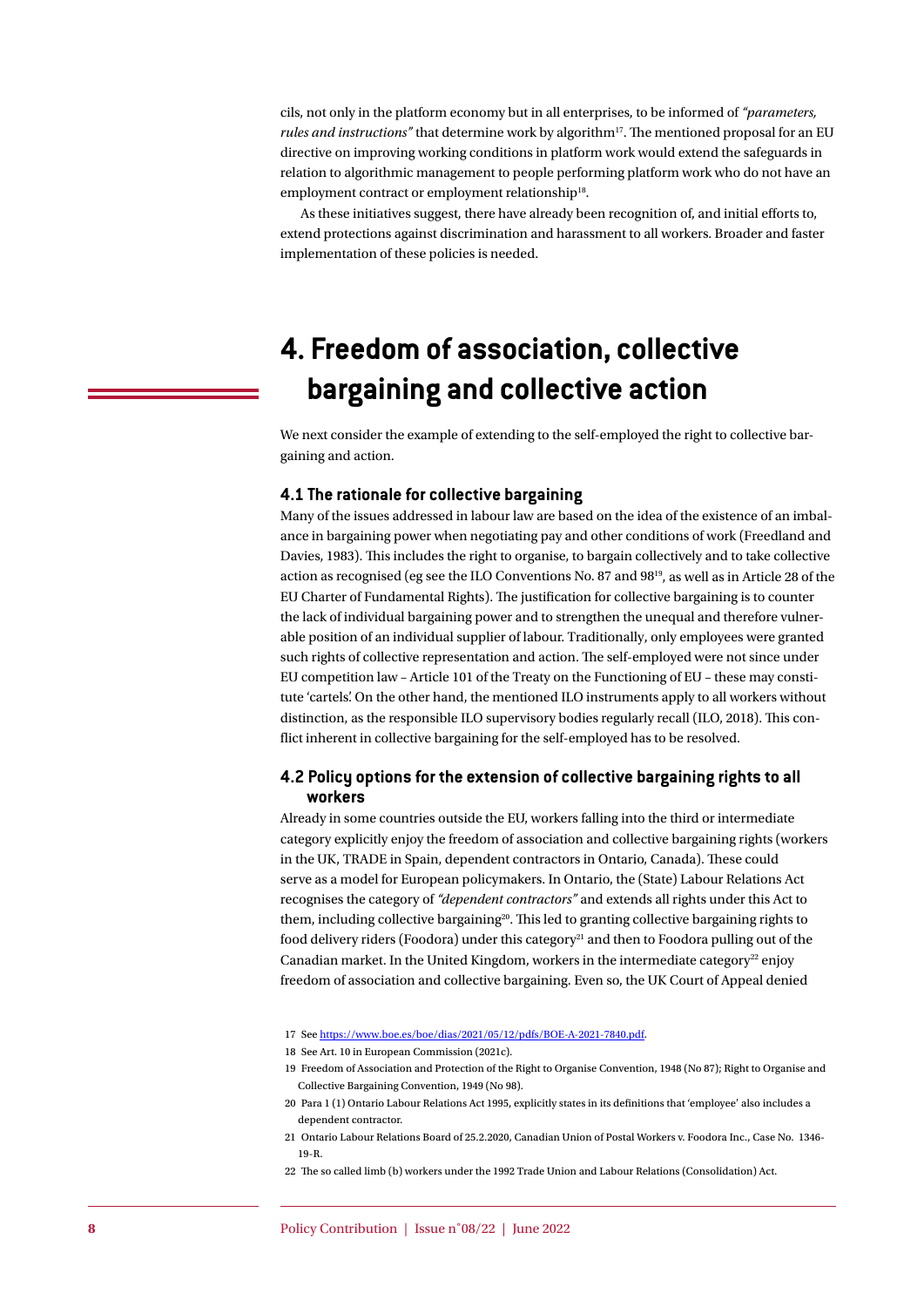bicycle delivery riders (Deliveroo) collective bargaining rights<sup>23</sup>. Thus the existence of a third category of worker did not guarantee their right to unionisation and collective bargaining.

Providing the rights to organise, bargain collectively and take collective action could counter the bargaining power imbalances experienced by some workers and their clients and intermediaries like labour platforms. However, policymakers must address the concern that competition law is a potential obstacle to extending these rights. The European Commission started a process to ensure that EU competition rules do not stand in the way of collective bargaining for those solo self-employed who need it<sup>24</sup>. This resulted in the announcement of draft guidelines on the application of EU competition law to collective agreements for solo self-employed persons (European Commission, 2021d).

Finally, rather than relying on worker classification to establish the right to collective bargaining and action, the European Commission has considered the approach of awarding the right to certain self-employed workers deemed to have lower bargaining power. Their draft guidelines on the application of EU competition law allow that collective bargaining shall be possible for three groups of solo self-employed: the economically dependent, the ones working *"side-by-side"* with employees and those working through digital labour platforms (European Commission, 2021d).

### **5 Platform work as a starting point for a new approach to digital work?**

The ongoing discussion in Europe about the regulation of platform work can be considered a test case on how to deal with new forms of organising work, and how to deal with the self-employed, who make up the major share of platform workers. An additional aspect is whether platform workers can be considered to be covered by the analysis on the self-employed in general in this paper, or whether they merit attention on their own. In December 2021, the Commission proposed a directive on improving working conditions in platform work (European Commission, 2021c). It was published alongside a communication on the digitalisation of work (European Commission, 2021e) and draft guidelines on the application of EU competition law to collective agreements regarding the working conditions of solo self-employed persons (European Commission, 2021d).

According to the Commission, EU intervention in platform work would be justified to secure a level playing field for platforms (as part of the EU Digital Agenda)<sup>25</sup> and to ensure decent working conditions and social protection for EU workers (as part of the European Pillar of Social Rights<sup>26</sup> and the subsequent Action Plan<sup>27</sup>). The Commission acknowledges that many of the challenges platform workers face are not specific to platform work, but are

24 *"The objective of the initiative is to ensure that EU competition law does not stand in the way of initiatives to improve working conditions through collective agreements for solo self-employed where they choose to conclude such agreements, while guaranteeing that consumers and SMEs continue to benefit from competitive prices and innovative business models"*; European Commission, Consultation on Collective bargaining agreements for selfemployed – scope of application EU competition rules, [https://ec.europa.eu/info/law/better-regulation/have-your](https://ec.europa.eu/info/law/better-regulation/have-your-say/initiatives/12483-Collective-bargaining-agreements-for-self-employed-scope-of-application-EU-competition-rules/public-consultation_en)[say/initiatives/12483-Collective-bargaining-agreements-for-self-employed-scope-of-application-EU-competition](https://ec.europa.eu/info/law/better-regulation/have-your-say/initiatives/12483-Collective-bargaining-agreements-for-self-employed-scope-of-application-EU-competition-rules/public-consultation_en)[rules/public-consultation\\_en](https://ec.europa.eu/info/law/better-regulation/have-your-say/initiatives/12483-Collective-bargaining-agreements-for-self-employed-scope-of-application-EU-competition-rules/public-consultation_en).

<sup>23</sup> UK Court of Appeal of 24 June 2021, Case No: C1/2018/3104.

<sup>25</sup> See <https://www.europarl.europa.eu/factsheets/en/sheet/64/digital-agenda-for-europe>.

<sup>26</sup> See [https://ec.europa.eu/info/strategy/priorities-2019-2024/economy-works-people/jobs-growth-and-investment/](https://ec.europa.eu/info/strategy/priorities-2019-2024/economy-works-people/jobs-growth-and-investment/european-pillar-social-rights_en) [european-pillar-social-rights\\_en](https://ec.europa.eu/info/strategy/priorities-2019-2024/economy-works-people/jobs-growth-and-investment/european-pillar-social-rights_en).

<sup>27</sup> See [https://ec.europa.eu/info/strategy/priorities-2019-2024/economy-works-people/jobs-growth-and-investment/](https://ec.europa.eu/info/strategy/priorities-2019-2024/economy-works-people/jobs-growth-and-investment/european-pillar-social-rights/european-pillar-social-rights-action-plan_en) [european-pillar-social-rights/european-pillar-social-rights-action-plan\\_en](https://ec.europa.eu/info/strategy/priorities-2019-2024/economy-works-people/jobs-growth-and-investment/european-pillar-social-rights/european-pillar-social-rights-action-plan_en).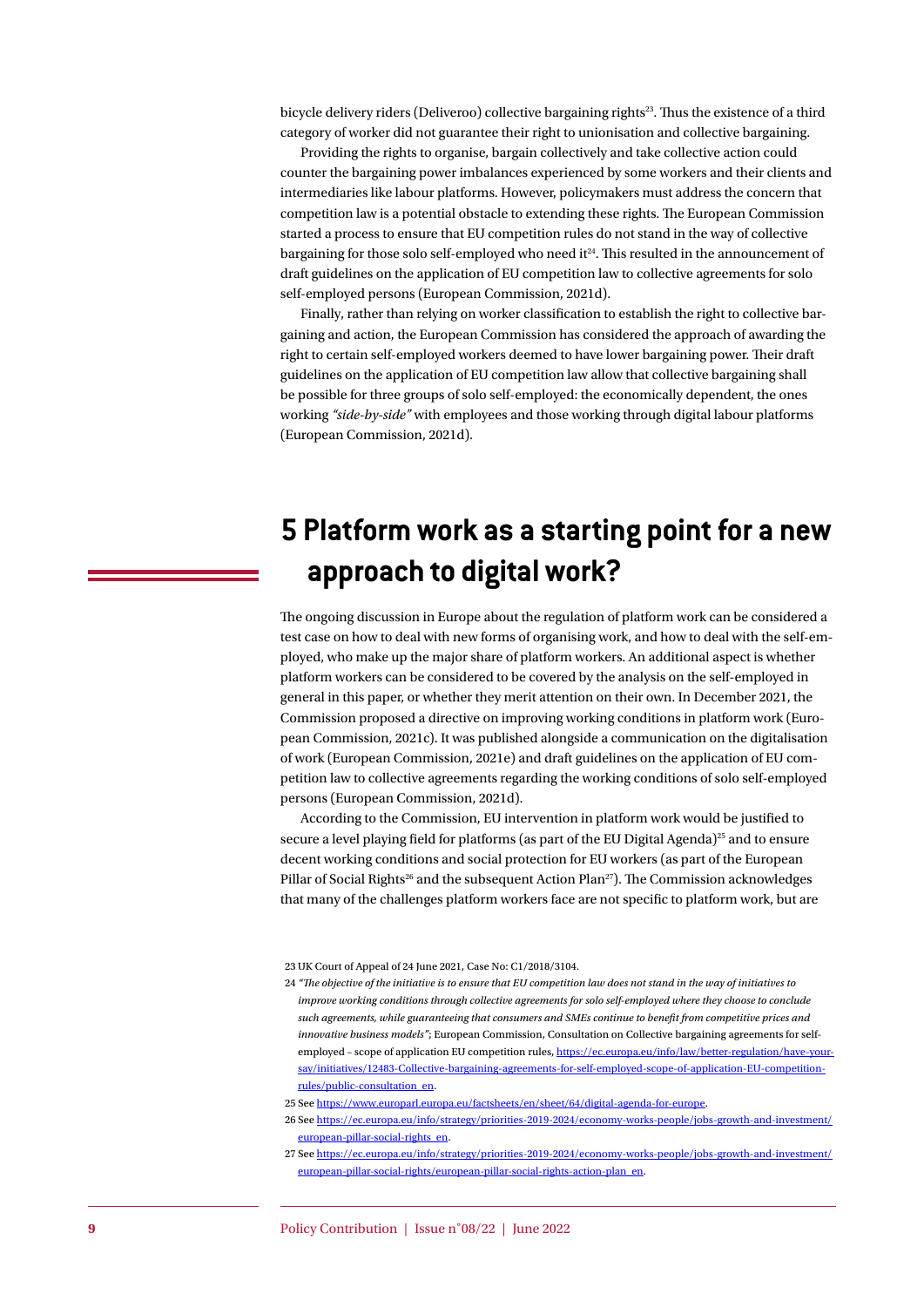the same or similar to those faced by workers in other types of non-standard employment. If these issues are tackled, new legislation could achieve broader impact and equity by widening the scope of the intervention on platform work to include all workers in alternative employment arrangements, including the self-employed.

#### **5.1 The peculiarities of platform work that justify special legislation**

In some aspects the platform economy has distinct features that could justify special regulation.

- 1. Labour platforms can dominate and entirely transform the markets they enter (eg personal transportation, food and grocery delivery).
- 2. Information asymmetries exist between platforms manipulating big data from thousands or even millions of users on the one hand, and the individual person working through the platform on the other.
- 3. Contrary to typical employment relationships, working through platforms typically involves at least three parties, making it hard to allocate employer obligations.
- 4. Worker surveillance and algorithmic management by platforms are without any precedent, as are the risks for privacy, data protection and protection against discrimination.

It is important to point out though that platform workers are, like other workers, not homogenous at all. This may necessitate further distinctions when designing rules. The type of work organised though platforms can be on-site or online, with the latter subject to global competition and often cross-border. Platform workers may depend on this work to a greater or lesser extent depending whether it is a side job or not. Some platform workers may have invested heavily in their work (eg ride-share drivers who buy and/or upgrade their cars) and need to recoup their investment, while other types of platform work have no such sunk costs. Some platform jobs may require high skills and creativity, while others may be more routine-based and low-skilled. The challenge for policymakers is whether to choose global, horizontal, all-encompassing regulation that apply to all workers, or more incremental actions that emphasise the diversity of situations covered by platform work and the need not to stifle innovation.

#### **5.2 European regulation of platforms as a starting point?**

European regulations of platforms and platform workers are still in the early stage. The legal status and classification of platform workers is not consistent and remains a challenge and litigation is ongoing. Nonetheless, the most developed aim of the directive is to ensure that platform workers have – or can obtain – the correct legal employment status in light of their relationship with the platform, and can gain access to associated labour and social protection rights. The Commission points out that facilitating the correct classification would address many of the identified challenges related to access to decent working conditions and social protection. Therefore, tools have to be developed to help to establish the correct classification, taking into account the imbalance of power between the platforms and platform workers. The chosen option in the proposed directive is to presume an employment relationship between the worker and the platform. To counter the presumption, the burden is on the platforms to establish in a legal procedure before a court that the person is in fact self-employed (European Commission, 2021f).

The Commission also explicitly stresses that there is no intention to create a 'third' employment status at EU level, while respecting the choice made by some EU countries to introduce it in their national laws (European Commission, 2021f). These early regulatory indications do not represent a far-reaching approach that reflect the changes in organising work we have highlighted. The proposed directive misses the chance to go beyond the traditional structure of employment and embrace the new challenges to the way we work. For example, the Commission has not addressed the question of extending the scope of protection to all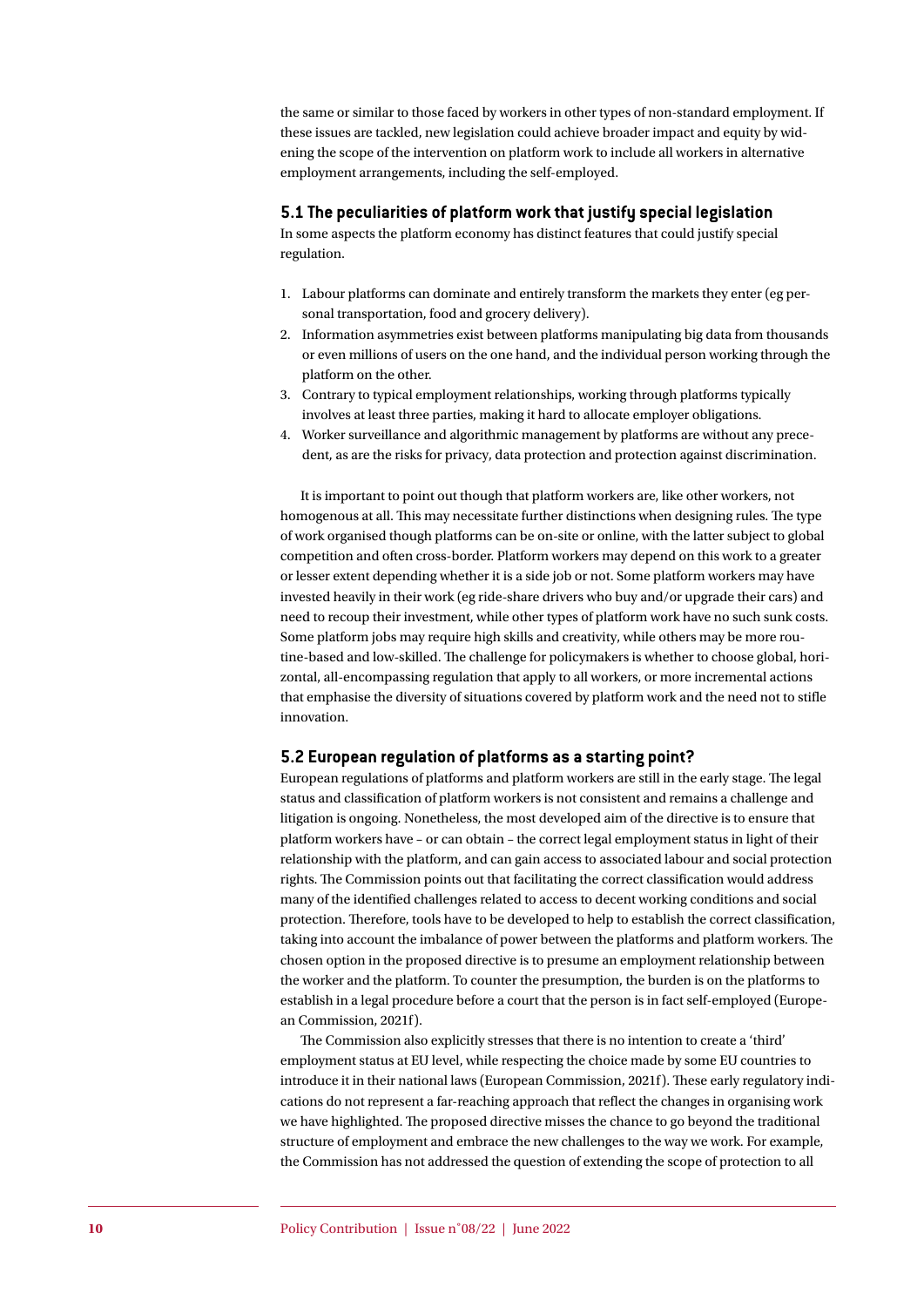workers. This therefore remains an open issue that should be addressed adequately in future EU legislative initiatives.

The Commission's initiative on platform workers can be expected to have wider, spillover effects into the rest of the new forms of labour that have evolved during the last wave of digitalisation. Solutions developed in the context of platform work may influence changes in general labour law over time.

### **6 Conclusions**

The growth of self-employment marks a fundamental change in the labour market. It is further accelerated by the development and widespread adoption of digital business models. There is a need for a labour market structure and a legal framework that reflects and supports those changes. Although still working well for employees, who remain the core of the workforce, the current labour laws fail to include other types of workers such as the self-employed.

Worker classification is therefore in need of reform to create a more economically efficient labour market and eliminate the inequity and ambiguity of existing two- or three-tier systems. It is obvious that distinctions and graduations in protection will be necessary. What regulations should extend to the self-employed or a group of them very much depends on the rationale of the protective legislation, which differs from sub-group to sub-group. We have illustrated this approach in relation to the protection against harassment and discrimination, and the freedom of association and collective bargaining.

When supporting protection for all workers against discrimination and harassment, the most simple and obvious solution is to extend protection against harassment and discrimination to all workers, regardless of employment status or location. Another solution would be to improve the transparency of algorithms to limit the discriminatory effects of automated decision-making on groups with protected characteristics.

When it comes to countering the imbalance in bargaining power between self-employed workers and their hiring entities, and intermediaries such as digital labour platforms on which workers are price takers, an extension of the right to organise, to bargain collectively and to take collective action may be considered. As competition law might be an obstacle, it should be made clear that competition rules do not obstruct collective bargaining for those self-employed workers who need it.

The peculiarities of platform work justify legislation to deal with the issues connected with the special way work is organised through digital labour platforms. It is to be expected that solutions developed in the context of platform work may influence the development of general labour law and may even be applied generally. Examples include fighting bogus self-employment and facilitating the enforcement of the correct legal status. An extension of the scope of protection to all workers, which we consider central for ensuring that labour law stays for purpose in the twenty-first century**,** is not included in the proposal for a platform work directive. It should therefore be addressed adequately in future EU legislative initiatives.